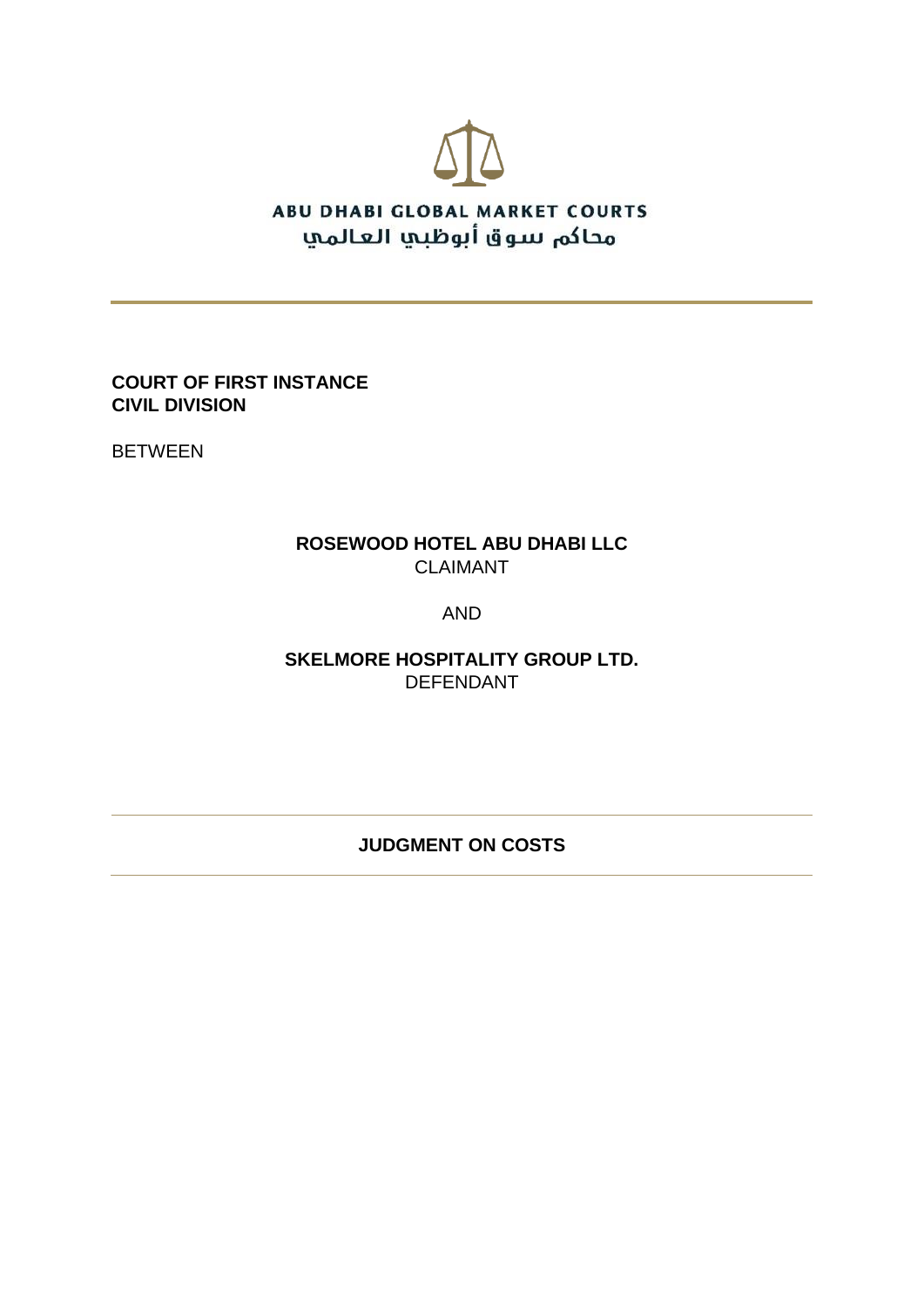

| <b>Neutral Citation:</b>    | [2020] ADGMCFI 0003                                                                                                            |
|-----------------------------|--------------------------------------------------------------------------------------------------------------------------------|
| <b>Before:</b>              | His Honour Justice Stone SBS QC                                                                                                |
| <b>Decision Date:</b>       | 16 March 2020                                                                                                                  |
| Decision:                   | The Defendant pay the Claimant's costs assessed in the<br>total sum of AED1,634,788.46.                                        |
| Date of Orders:             | 16 March 2020                                                                                                                  |
| Catchwords:                 | Costs; summary assessment; Part 18 settlement offer;<br>proportionality of costs; assessment on standard or<br>indemnity basis |
| <b>Legislation Cited:</b>   | ADGM Courts, Civil Evidence, Judgments, Enforcement<br>and Judicial Appointments Regulations 2015                              |
| <b>Case Number:</b>         | ADGMCFI-2019-003                                                                                                               |
| Parties and representation: | Freshfields Bruckhaus Deringer for the Claimant<br>Bird & Bird (MEA) LLP for the Defendant                                     |

## **JUDGMENT:**

#### *Background*

- 1. On 16 December 2019 this Court handed down its final Judgment and Order in this case, pursuant to which the total amount ordered to be paid to the Claimant as at the judgment date amounted to AED6,078,513.97.
- 2. Paragraph 3 of that Order stated that submissions as to costs incurred both in the substantive and interlocutory proceedings in this case were to be filed by no later than 6 January 2020.
- 3. A detailed narrative submission, together with 11 appendices, was filed by the Claimant on 7 January 2020; however the newly-appointed representatives of the Defendant, Bird & Bird (MEA) LLP, requested that the Defendant be permitted to delay its costs submissions pending resolution of the Defendant's applications to the Court of Appeal for, inter alia, permission to appeal the substantive judgment and for a stay of execution.
- 4. This request was granted on 15 January 2020, it being made clear by the Court that if and in so far as costs submissions were necessary after disposal of the appeal, such submissions would be required "with a bare minimum of further delay".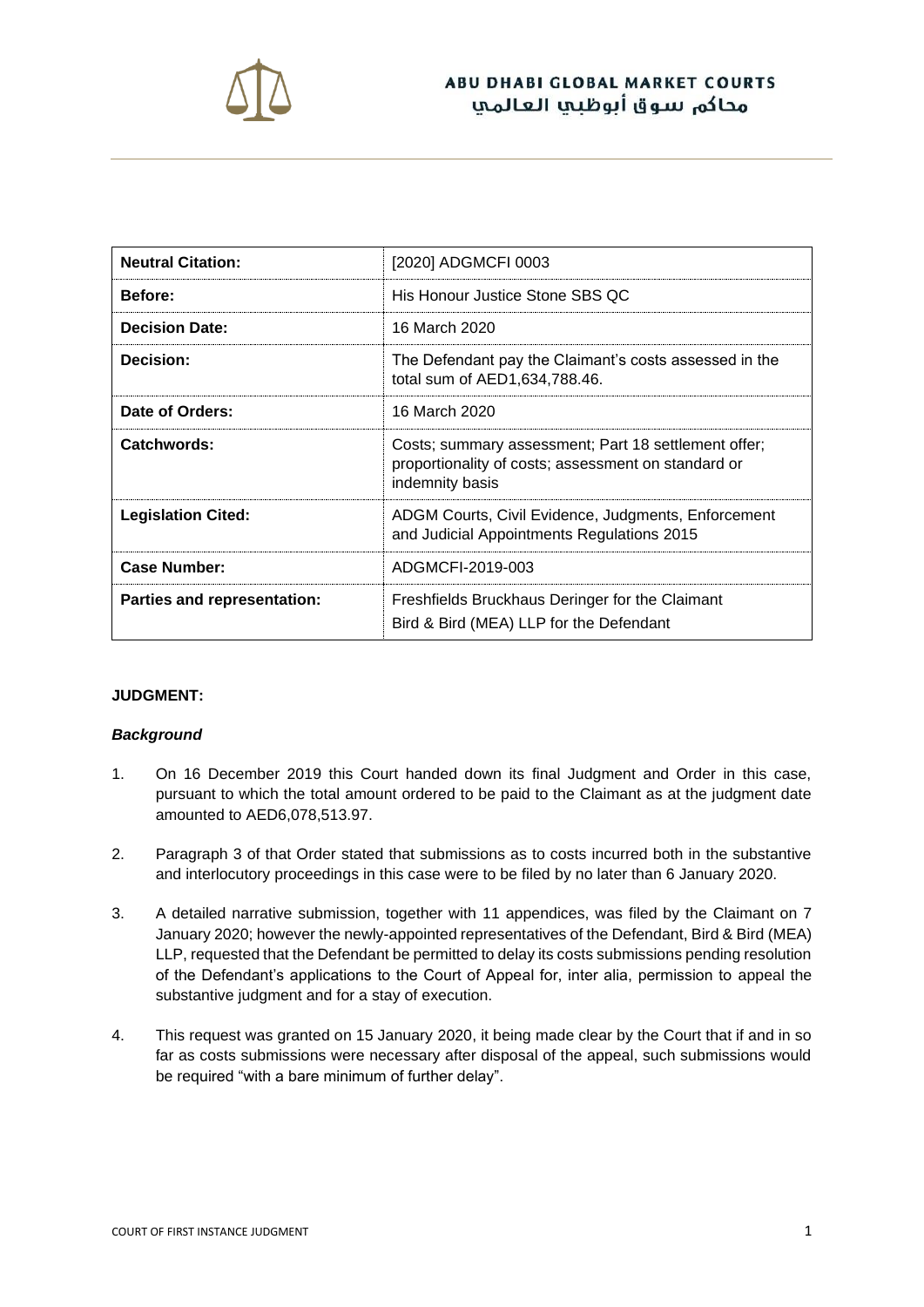

- 5. By its Judgment and Order dated 12 February 2020, the appellate court dismissed the Defendant's applications, and by Order of this court dated 13 February 2020 the Defendant was ordered to file its costs submissions by 4.00 pm on 20 February 2020, with the Claimant to file submissions in reply, if any, 7 days later.
- 6. The Defendant duly filed its costs submissions on 20 February 2020, these submissions following those of the Claimant in encompassing costs relating to the main proceedings and the two interlocutory applications of joinder and strike out respectively.
- 7. On 27 February 2020 the Defendant further filed supplementary submissions exclusively relating to costs associated with the Claimant's Rule 253 application, this document being in response to the Claimant's Rule 253 Statement of Costs filed on 25 February 2020, the latter having been prepared for hearing of the application held on 25 February 2020.
- 8. Finally, on 2 March 2020 the Claimant filed its Reply submissions on costs, which encompassed not only its response to the Defendant's submissions of 20 February 2020, but also its reply to the Defendant's supplementary submission of 27 February 2020.

## *This Judgment*

- 9. This judgment accordingly will make costs' awards under the following heads: first, the costs incurred in the interlocutory proceedings, second, the costs of the substantive proceedings, third, certain extraneous costs, and fourth, costs of the post-judgment Rule 253 proceedings.
- 10. In terms of governing principle the Court accepts that section 49(1) of the *ADGM Courts, Civil Evidence, Judgments, Enforcement and Judicial Appointments Regulations 2015*, and Rules 195 and 198-200 of the ADGM Court Procedure Rules 2016 provide the relevant framework, and that the award of costs lies solely within the discretion of the Court.
- 11. Of relevance also is information as now revealed in the Claimant's submissions regarding various settlement offers made by the Claimant to the Defendant; it is also accepted that US dollar figures can be expressed in AED by using the fixed exchange rate of USD1.00:AED 3.672.

## *Defendant's Primary Objections*

12. Prior to adverting to the individual costs categories, the Court notes broad objections raised by the Defendant to the Claimant's costs claims in the following terms:

## *(a) Conduct of the Defendant's former legal representative*

- 13. The submissions filed by the Defendant make frequent reference to alleged deficiencies in the conduct of the Defendant's former legal representation, the inadequacies of which variously are itemised. The Court has no intention of expressing any view upon the veracity, or otherwise, of these allegations, the thrust of which appears to be that such deficiencies in legal representation have provided the Claimant with ammunition for allegations of improper conduct and/or obstruction, and that "in these extenuating circumstances" these matters should not be permitted to buttress the claim for indemnity costs.
- 14. For the avoidance of doubt, the Court does not accept this argument: allegations of this nature remain entirely a matter between the Defendant and its former legal advisers, and in terms of the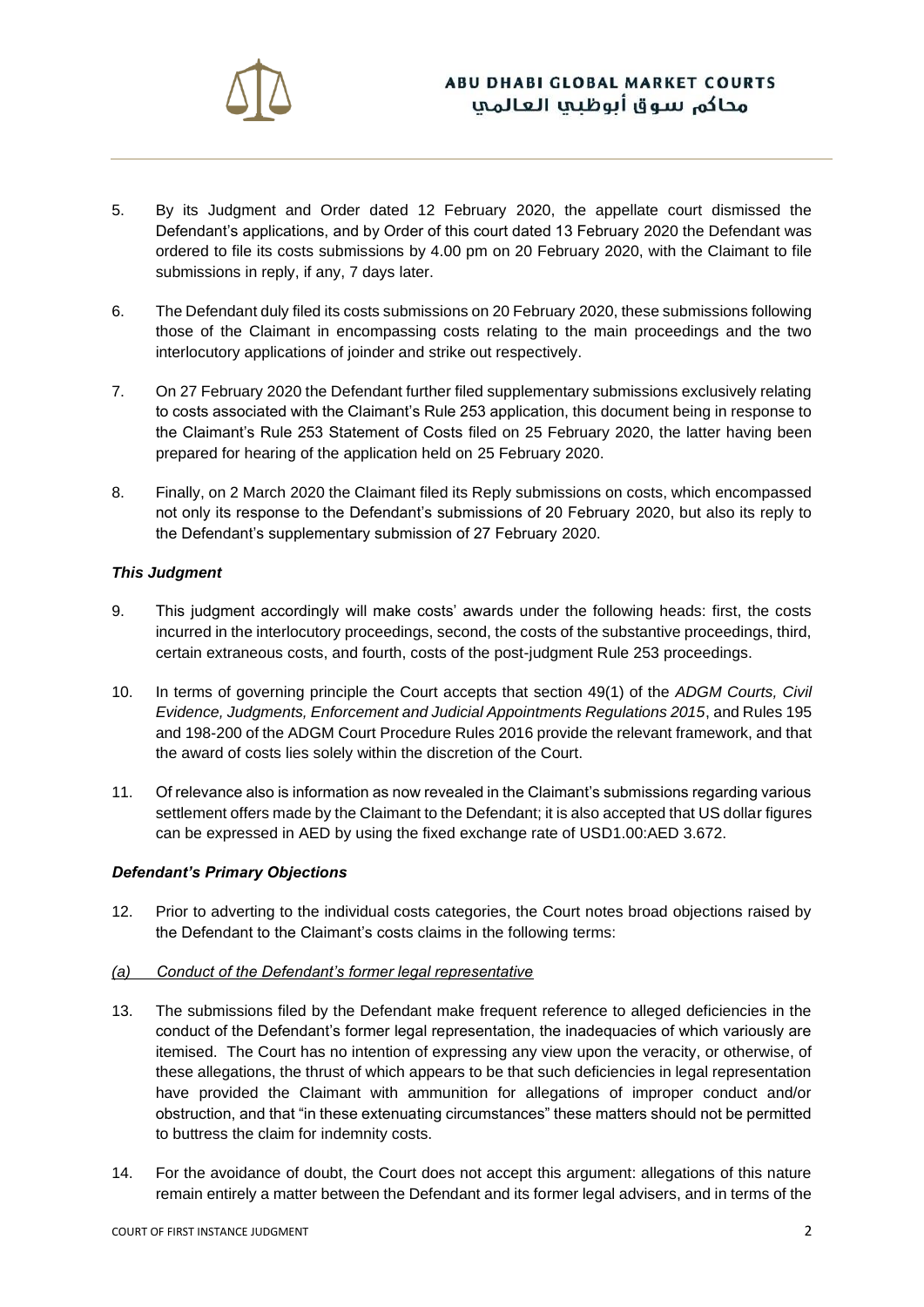

scale of costs to be awarded the Court rejects any suggestion that such matters are to be elided into the costs' consideration.

#### *(b) Hourly rates and time spent*

- 15. The Defendant is critical both of the hourly rates of the Freshfields' fee earners and of the time spent by these fee earners on the various categories of costs. The submission is that either the Defendant should not be made to pay for any of Rosewood's costs in excess of the indicative hourly rates as set out in ADGM Practice Direction 9 - with the result that the time both of Mr Tannous and Ms Lampe should be significantly reduced so that they are in line with such indicative rates - or alternatively that the Court should reduce all time recorded by Mr Tannous, Ms Lampe and Ms Fahoum to the bottom of their respective hourly bands, and that the lower band should apply to all time recorded by each fee earner.
- 16. In addition, criticism is leveled at the time spent by the relevant fee earners on the various stages of this case, which is said to be excessive, it being submitted that the Court should reduce the level of costs recoverable by the Claimant in respect of all stages.
- 17. The Court has reflected on this argument, and in particular the contention that this has been described by the Court as "a relatively straight forward landlord and tenant dispute", and thus should not have attracted the level of costs as now asserted by the successful party.
- 18. True it is that conceptually this was not a difficult case, but it was made significantly the more problematic by a non-responsive Defendant and by the considerable amount of detail involved in the various claim components, all of which required close and careful attention to, and appropriate marshalling of, the numerous claim details.
- 19. In all the circumstances of this case the Court does not accept that the costs as now claimed are disproportionate, and thus should be significantly reduced on that basis, as the Defendant alleges; in this regard it appears that Freshfields' professional fees for the main proceedings, in the sum of US\$436,653.30, amount to some 34% under its initial costs' budget for professional fees, excluding disbursements, of US\$659,900.58, such sum excluding any costs associated with the joinder and related permission application and a figure which had been approved by the Court in its Case Management Order dated 25 July 2019.
- 20. In addition the Court has little difficulty in accepting the hourly rates of the principal fee-earners employed on behalf of the Claimant, and accepts the submission that Freshfields' rates are not 'banded', and that the figures provided for each fee earner represent hourly rates before and after 1 May 2019, after which date the rates were revised upwards as part of the annual rate revision and subsequent to which the preponderance of work in this case was carried out.
- 21. Finally, the Court perceives no obvious duplication between fee earners (indeed the Defendant makes no such specific allegation), and declines to reduce the hourly rate of Mr Tannous in terms of the Court of Appeal costs' award, which in any event had awarded his time at a rate above the Practice Direction guideline rate, and in circumstances when the issue before the appellate court not only was narrow and discrete but was made on the understanding that Mr Tannous' rates were part of a band, which is not the case in this exercise.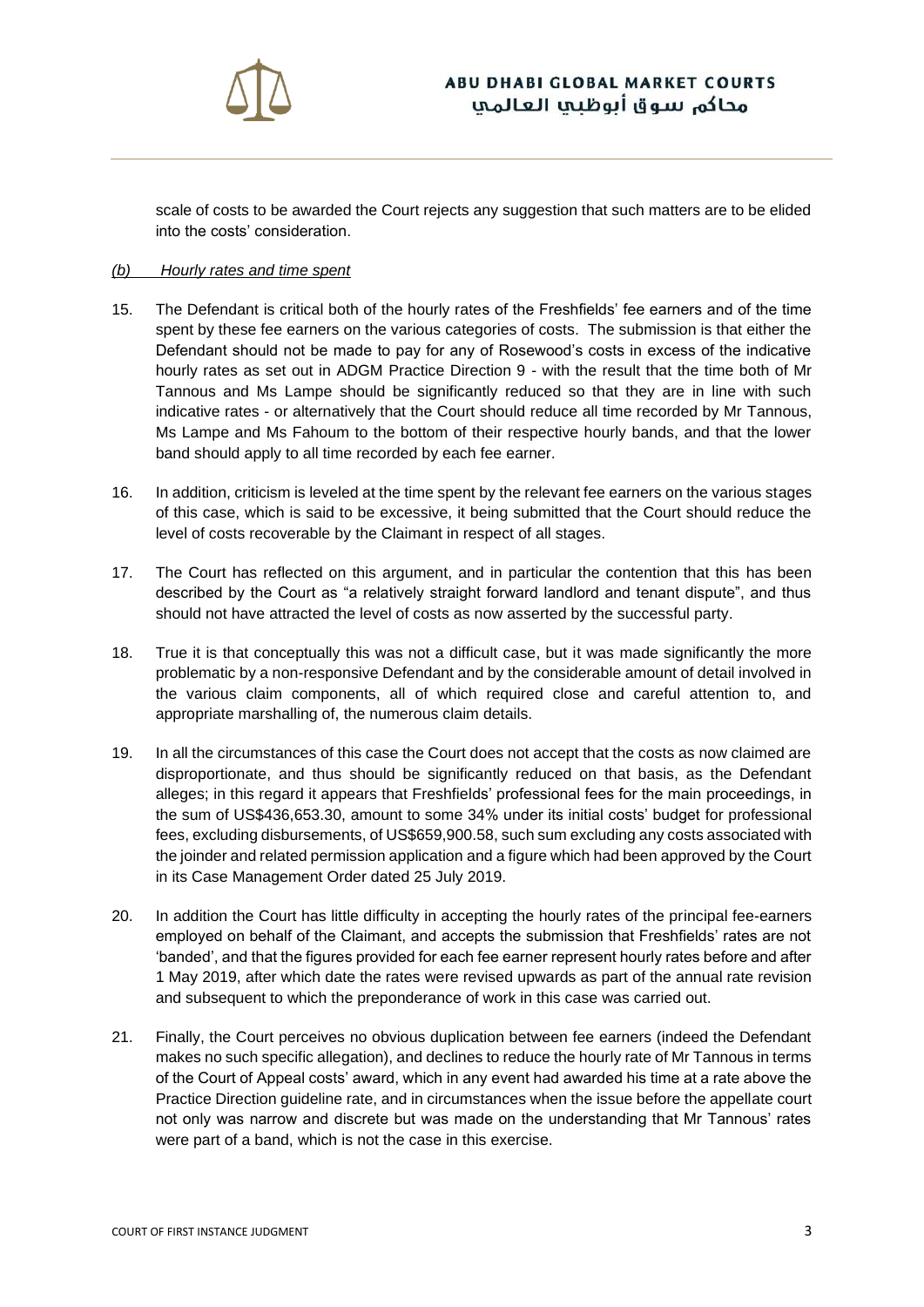

#### *Individual Costs' Categories*

#### *(1) Interlocutory Costs*

- 22. There were two interlocutory applications in this case: first, a joinder application mounted by the Defendant, and second, a strike out application taken out by the Claimant in face of the filing by the Defendant of a solitary witness statement in reply.
- 23. The joinder application, in which the Defendant sought unsuccessfully to join the Claimant's ultimate parent company as second defendant, and thereafter sought to obtain this Court's permission to mount an appeal to the Court of Appeal, ultimately resulted in three separate orders for costs made in favour to the Claimant, of which two were made at First Instance: (1) an order *nisi* by this Court dated 27 May 2019, whereby, once made absolute, the costs of and occasioned by the joinder application were to be to the Claimant, to be assessed if not agreed; and (2) an order dated 14 July 2019, whereby the costs of and occasioned by the permission to appeal application were to be to the Claimant, to be assessed if not agreed. A third costs' order, dated 26 January 2020, was made by the Court of Appeal in relation to the appellate proceedings conducted before that court, and forms no part of this judgment.
- 24. The Court is informed that the cumulative costs thus arising in the joinder-related applications as were made before it (that is, (1) and (2) above) amounted to a total of USD58,590.80 (USD37,120.10 + USD21,739.70), and that on 17 November 2019 the Claimant had written to the Defendant offering to accept 70% of the cumulative costs relating to the joinder-related applications, an offer which was not accepted.
- 25. The Court is inclined to assess the costs arising from the joinder application upon a standard basis, and accepts that the benchmark criterion within Rule 198 that costs should only be allowed "which are proportionate to the matters in issue and are reasonably incurred and reasonable in amount" is satisfied within the joinder context.
- 26. Having reflected on the history and circumstances of this joinder application, the Court now assesses costs awarded under this head in the sum of USD47,087.84, which in mathematical terms represents 80% of the costs as actually incurred by the Claimant in respect of the joinder related cost claims that are before this Court.
- 27. The strike out application mounted by the Claimant in response to the filing by the Defendant (which hitherto had filed no witness statement in chief) of but a single reply witness statement, resulted in an Order dated 4 November 2019 that the costs of and arising from the application were to be reserved for submission at the conclusion of the trial, which at that stage was just two weeks away.
- 28. The costs incurred in this strike out application amount to USD12,072.60, and the Claimant submits that it should be awarded this sum in full, a contention with which the Court is unable to agree.
- 29. In contrast to the joinder application, resistance to which was wholly successful before this Court, albeit until the grant of a stay to enable the Court of Appeal to consider whether to grant permission to appeal, the application to strike out the entirety of the reply witness statement struck the Court as over-ambitious; although the application did have some effect, it succeeded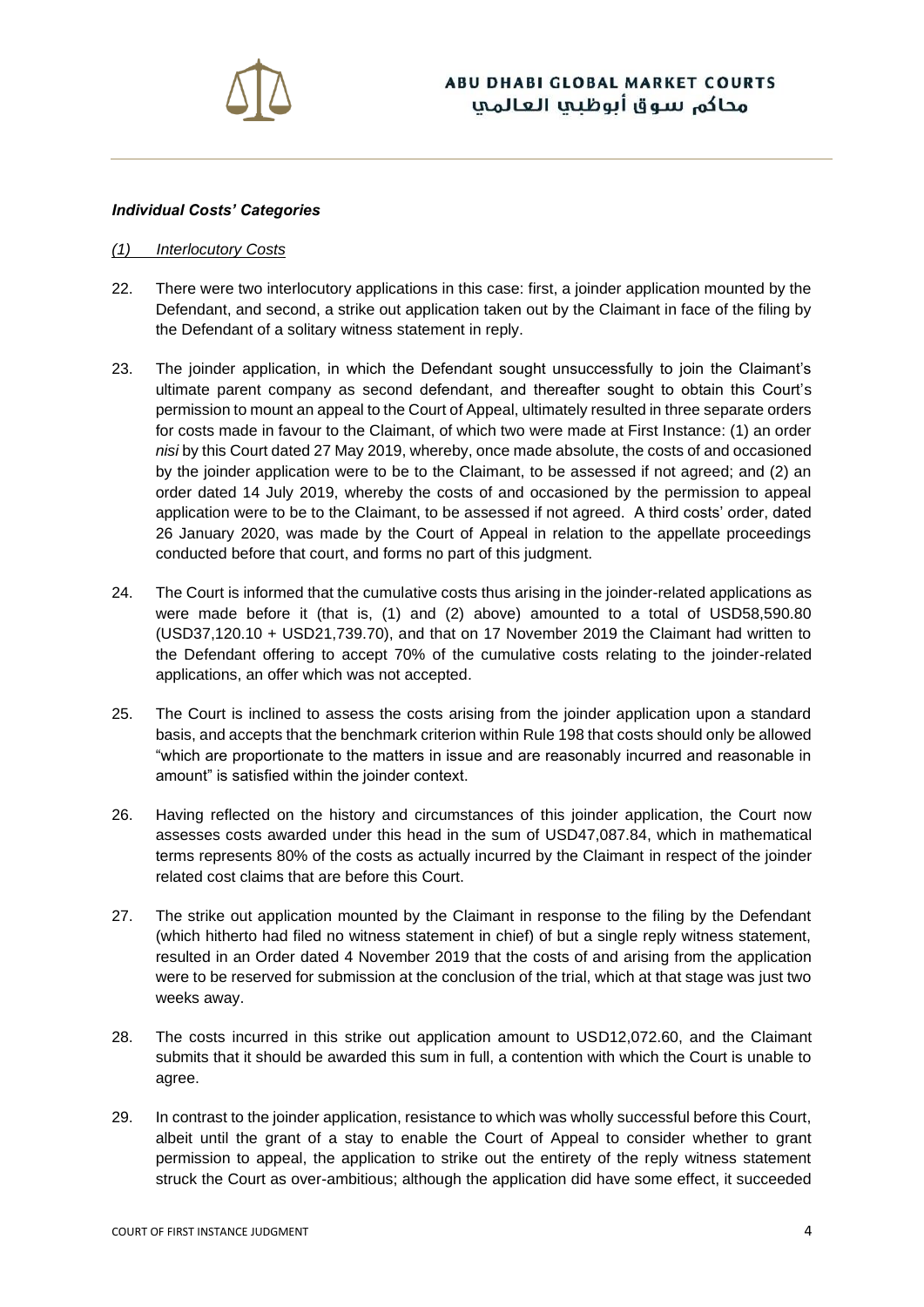

only in very minor part in terms of the strike out of a single paragraph, a result which in the view of the Court does not merit recovery of the costs sum thus expended by the Claimant.

30. This is but a small element within the entirety of the costs claim, and looking at the matter in the round and in the exercise of its discretion, the Court considers that this merits the award of a sum of but 60% of the costs incurred thereon, namely USD7,243.56.

#### *(2) Costs of the Substantive Proceedings*

- 31. After taking account of the interlocutory costs claimed, the balance of Freshfields' professional fees incurred in these proceedings amounts to USD365,720.90 (ie. USD436,653.30D– USD58,859.80 – USD12,072.60).
- 32. The Claimant's position is that it must have its costs of this action, which in principle clearly is correct, albeit the submission as now made is that this remaining sum of USD365,720.90 should be paid in full upon an indemnity basis.
- 33. This plea for indemnity costs is predicated upon what is characterised as "an obstructive approach" by the Defendant to the conduct of this case, relying in particular upon four specific matters: first, the ill-founded application to join Mubadala as second defendant, second, the Defendant's repeated breaches of the Case Management Order, third, the allegedly unreasonable rejection of several Part 18 and other settlement offers, and finally the Defendant's eleventh hour decision not to attend the hearing of this case, purportedly on the basis of an anticipated change in legal representation.
- 34. As to the Part 18 settlement offers, Part IV of the Claimant's costs submissions provides detail of the efforts made by the Claimant to settle this case in advance of trial. In particular, on 23 May 2019 the Claimant made a Part 18 offer to accept AED4 million (the equivalent of USD1,089,325 at the exchange rate of USD1.00:AED3.672) in settlement of the whole of its claim up to 24 March 2019, the date of service of its Claim Form, an offer which was refused by the Defendant.
- 35. This Part 18 offer was revisited on 28 July 2019 following issuance of the Case Management Order, but to no effect, and thereafter on 26 September 2019 a without prejudice meeting was held between the parties in which those then acting for the Defendant relayed the Defendant's proposal to settle the entire dispute for AED1 million.
- 36. On 7 October 2019 the Claimant rejected this counter-offer, and in turn effectively revised downwards its original Part 18 offer such that the sum of AED4 million would be accepted in full and final settlement as at that later date, an offer also rejected by the Defendant on 24 October 2019.
- 37. Finally, on 18 November 2019, on the day before the commencement of the trial, the Claimant offered to accept AED4.5 million in full and final settlement of all claims arising out of or in connection with the lease. It is said that Mr Hartridge of LPA indicated that the offer would be relayed to his client, but in the event Mr Hartridge emailed later that evening to announce that his firm no longer represented the Defendant.
- 38. The Claimant's argument is that in the event it has succeeded in its various heads of claim in a sum significantly higher than the various offers earlier made to the Defendant, and thus in light of such good faith attempts to resolve this case without the necessity for hearing – with which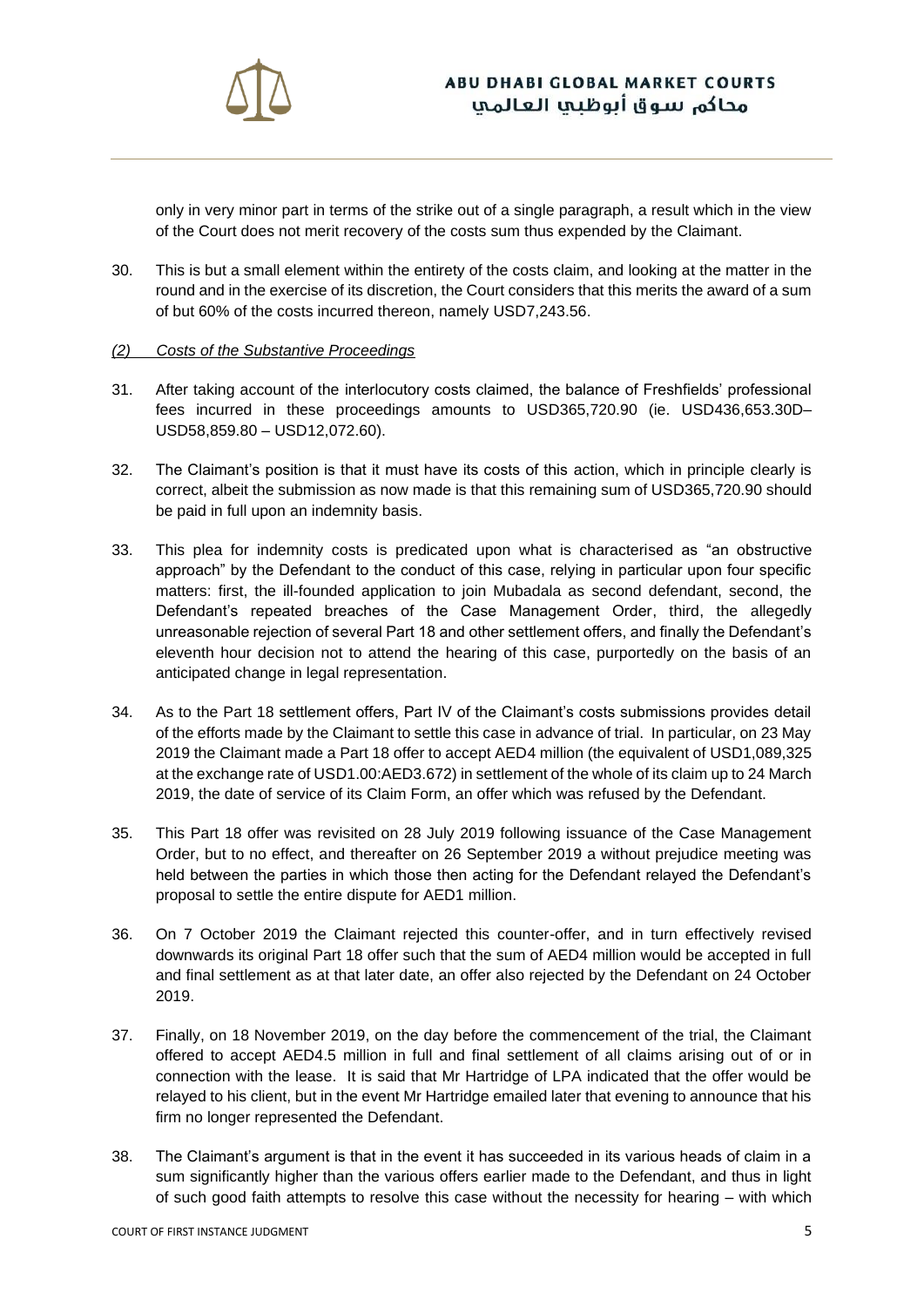

efforts the Defendant declined seriously to engage, its offer of AED1 million being characterized as "derisory" – in the circumstances it would be just if the Court were to exercise its discretion to award the Claimant an indemnity in terms of costs.

- 39. The Court sees force in this argument, but after reflecting on the case has come to the view that justice best can be done by adopting the Claimant's alternative submission, which is that if and in so far as its claim for indemnity costs does not succeed, in the circumstances it should be awarded not less than 85% of the legal costs of these proceedings.
- 40. This alternative contention is accepted. The Court declines to accede to the Defendant's urgings to interfere with hourly rates and time expended, and looking at the case in the round considers that the costs as now claimed are proportionate, reasonable in amount, and have been reasonably incurred.
- 41. It follows, therefore, that the Claimant is to have a costs award under this head of USD365,720.90 at 85%, which calculation amounts to USD310,862.76.

#### *(3) Extraneous costs*

- 42. This category consists of a claim for the Court Fee of USD24,310.24, which the Claimant was required to pay in order to mount this case, costs of transportation from Dubai to Abu Dhabi for a witness interview in August 2019 and thereafter for the hearing in the sum of USD381.21, and finally a claim for payment of the Defendant's share of a mediator's fee in the amount of USD3,308.42.
- 43. The Court accepts the claim for the Court Fee and for the transportation disbursement, which total USD24,691.45, but has encountered difficulty with the claim for payment of the Defendant's half share of the mediation fee of USD6,616.85.
- 44. There can be little doubt but that this arose in the manner the Claimant now alleges, namely that the parties had agreed to bear their own costs of the mediation, and that the Claimant had settled the fees of the mediator in full, and thus seeks to recoup the Defendant's share for which it has not been reimbursed.
- 45. The case before the Court was mounted on the basis of a claim for breach of a lease agreement, and whilst the Claimant made payment of the mediator's total fee – consequent upon an unsuccessful mediation which had taken place on 18 February 2019 – in substance this represents a collateral claim against the Defendant, either in debt or for breach of a separate mediation agreement. Normally a provision characterising mediation costs as a necessary part of litigation costs, and hence recoverable as such, specifically is contained within the relevant mediation agreement.
- 46. No such document is appended to the Claimant's submissions, but since the Defendant takes no recoverability point per se, in the circumstances the Court is prepared as a matter of necessary implication to regard this as a legitimate litigation cost, thereby enabling this sum also to be included within the current costs' calculation; in this connection the Court sees no merit in the Defendant's attempt now to revisit and to revise downwards the quantum of the mediation fee to conform to its view of what the mediator should have charged, and accordingly the Court is prepared to accede to the sum claimed of USD3,308.42.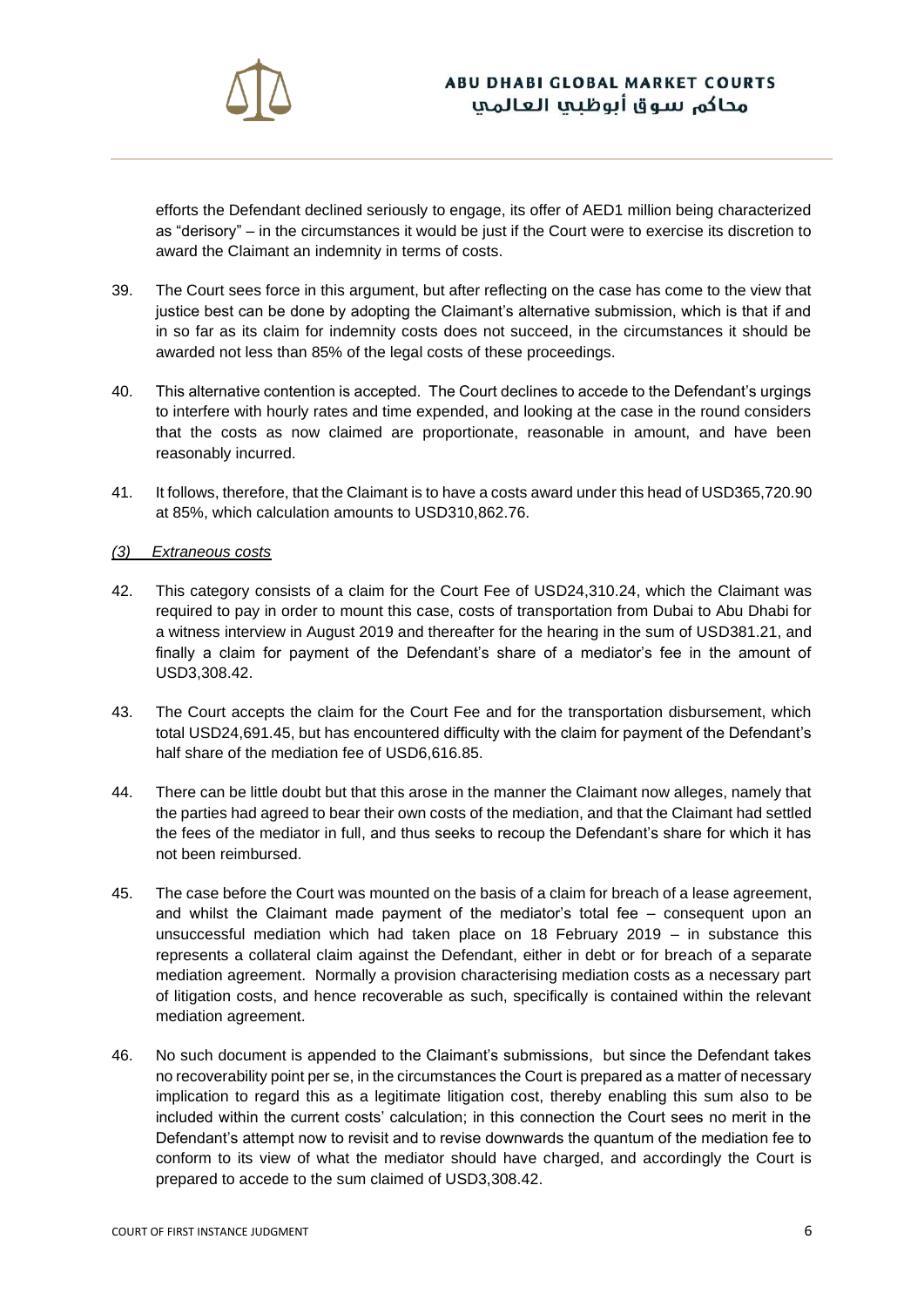

47. Accordingly, under this head of extraneous costs, after some hesitation the Court is prepared to allow the full sum of USD27,999.87.

#### *(4) Costs of the Rule 253 Application*

- 48. The costs here claimed, in the sum of USD69,346.40, initially were to be summarily determined at the conclusion of the Rule 253 hearing, which took place on 25 February 2020. However, by agreement it was decided to absorb this element into the general costs' submissions, which now has occurred.
- 49. These costs are subject to spirited criticism by the Defendant as being "entirely unnecessary" in circumstances in which all evidence pointed to Skelmore being wholly unable to meet the judgment debt: "far too much time and money have been expended in the pursuit of a judgment debt from a defendant that Rosewood has long known is unable to pay" is the Defendant's argument.
- 50. Three main points are outlined in the Defendant's supplementary costs' submission dealing with this issue, wherein the Court is requested significantly to reduce the fees recoverable for the application and consequent hearing: these are that the time spent at unreasonable hourly rates is unreasonable and disproportionate, the allegedly "limited success" of the hearing itself, and third, the extravagant attendance of three fee earners at the hearing, coupled with a hearing bundle which was too extensive for an uncontested hearing.
- 51. The Claimant is unapologetic in terms of its claim for its Rule 253 costs, which are vigorously maintained to be both reasonable and proportionate, and, as was the position with the main proceedings, an award of costs on an indemnity basis is requested. Also provided in its Reply submissions is a useful annex listing the particular work phases of the Rule 253 application, which summary has been of assistance to the Court (and of which the Defendant presumably had had no sight at the time of the submission its own arguments, so that, for example, the alleged charging for the hearing attendance of the trainee solicitor, Ms Pollard, could have been seen to be unfounded, since no such charge was levied).
- 52. The criticism made of the Claimant for mounting the Rule 253 application in the first place strikes the Court as wholly unjustified, given the particular history of this case, together with the unsatisfied judgment debt and the Claimant's discovery that apparently available assets of the Defendant recently had been moved to other corporate entities, and not overlooking in this context the Defendant's initial opposition to the Rule 253 application on a solely jurisdictional basis.
- 53. The Court has considered the argument that this post-judgment element of this case was unnecessarily over-resourced, and for the avoidance of doubt rejects the argument that the Defendant's plea of impecuniosity (as to which the Court expresses no view) simply should have been accepted by the Claimant without demur.